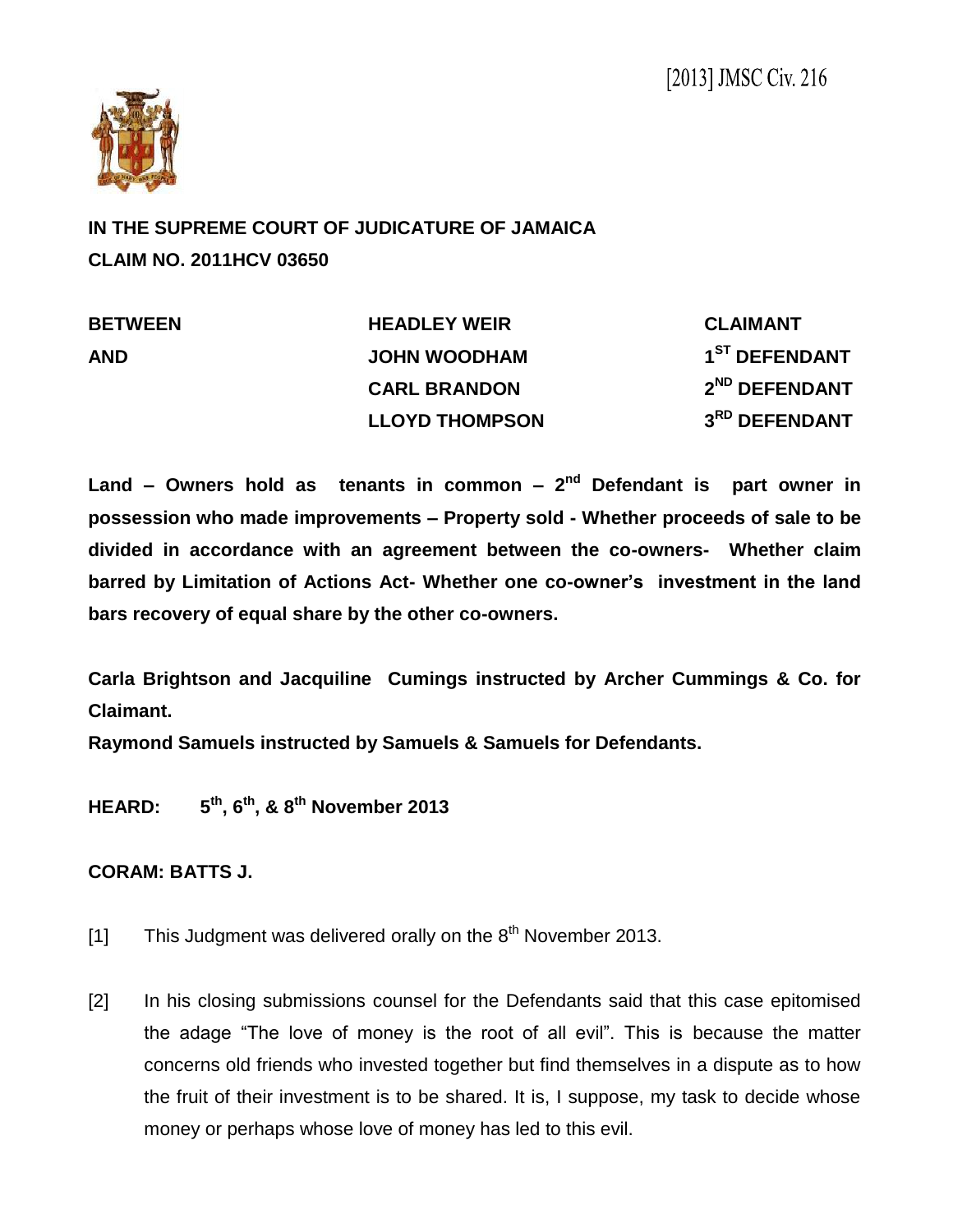[3] There is no dispute that in the early 1980s three friends together purchased property which I will hereinafter refer to as "the Point". It cost \$90,000 and each person put up \$30,000. All three being the Claimant, the  $2^{nd}$  and  $3^{rd}$  Defendants, were consequently registered as tenants-in-common. The Title to the "Point" was admitted in evidence by consent as **Exhibit 1** being Volume 1436 Folio 918 of the Register Book of Titles. The Title reads,

| "Date Issued        | 1 <sup>st</sup> February 2010 |
|---------------------|-------------------------------|
| <b>Parent Title</b> | Volume 1102 F.769             |
| <b>Plan Annexed</b> | Yes                           |

*I. Registered Owner*

*Lloyd Thompson of Oracabessa, St. Mary, Businessman, Headley Weir and Carl Brandon both of Tower Isle Saint Mary, Businessman and Contractor respectively are now the proprietors of an estate as Tenantsin-Common in equal shares in fee simple subject to the incumbrances notified hereunder."*

[4] This Title was issued in the year 2010 however it is common ground, and the evidence from all parties, that the land was purchased by these three friends in 1983. I find as a fact that the purchase was in 1983 jointly as tenants-in-common in equal shares.It is also common ground that in 1991 when the 2<sup>nd</sup> Defendant wished to build on the land he first obtained the consent of his two co-owners as per the witness statement of the 2<sup>nd</sup> Defendant,

> *"9. In 1991 I decided alone to build on the property and Lloyd Thompson and Headley Weir consented to my building on "The Point" after we had discussions."*

[5] These discussions resulted in an agreement whereby the  $2^{nd}$  Defendant would alone pay all the taxes and be entitled to the rents and profits from the land. This clearly was only fair as he was the one expending capital to build on the land. Over several years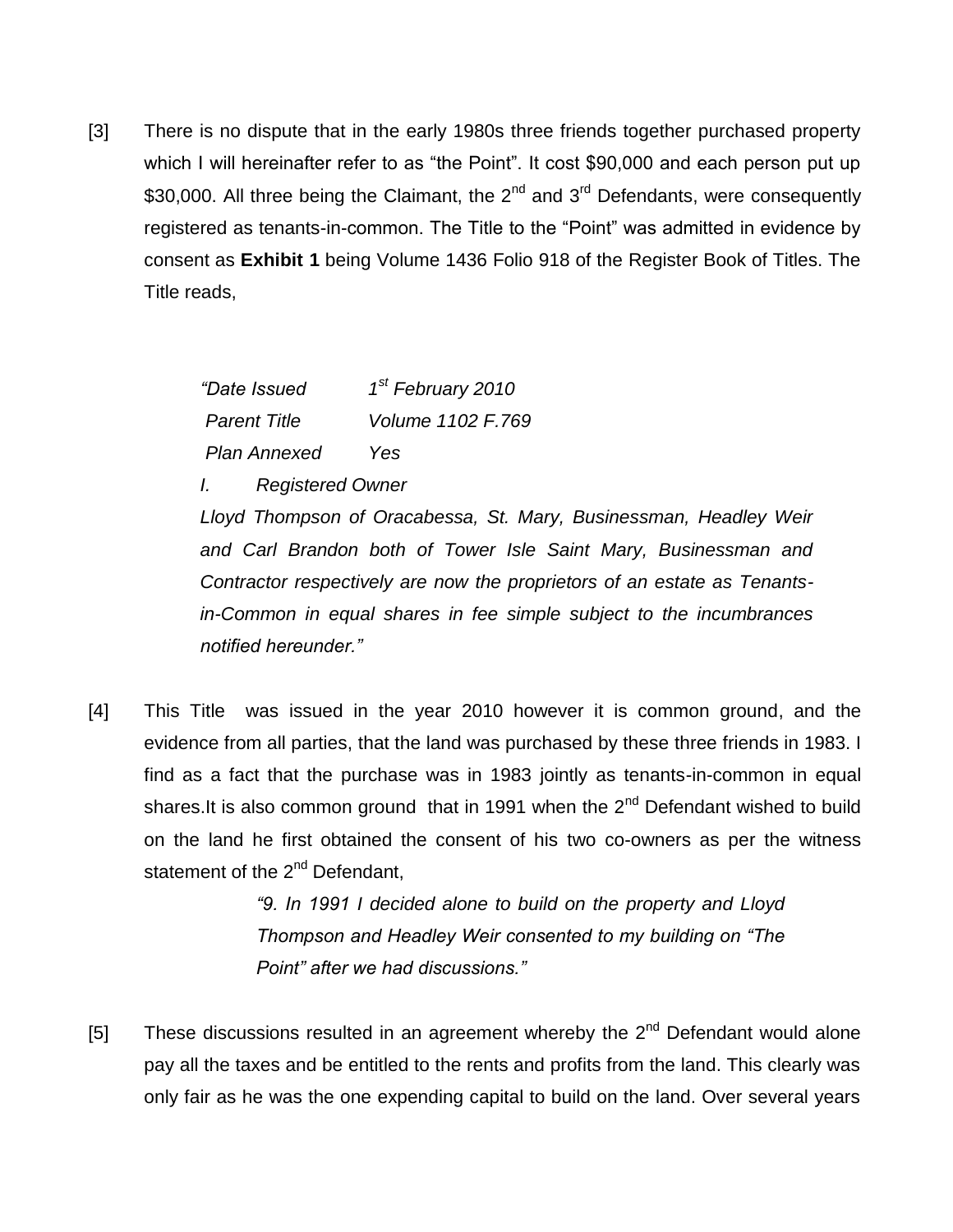he built on and improved the land. He alone continued to enjoy rent and profits. He alone as per the agreement continued to pay the taxes.

- [6] It is common ground that in about the year 2009 the  $2^{nd}$  Defendant wished to sell the Point. The Claimant tells us it was because funds were needed to settle some matrimonial issues. The  $2<sup>nd</sup>$  Defendant admitted this in cross-examination although his witness statement said he "decided to pursue new ventures". The agreed fact is that the  $2<sup>nd</sup>$  Defendant spoke to the Claimant and the  $3<sup>rd</sup>$  Defendant and obtained their agreement to sell the Point. The 2<sup>nd</sup> Defendant tells us in paragraph 15 of his witness statement that they all agreed to the sale price of \$35 million at Mr. Woodham's office. Mr. Woodham is the  $1<sup>st</sup>$  Defendant and was the attorney-at-law who had carriage of sale. . The sale was a cash sale and all 3 co-owners signed the agreement for sale.
- [7] It is at this point however that the parties' respective accounts diverge. The Claimant says that when the subject of the sale of the Point was raised he told the  $2^{nd}$ Defendant that so long as he received \$8million from the sale of the premises he really did not care how much the property was sold for. He asserts that he also told this to the  $3<sup>rd</sup>$  Defendant as well as to the 1<sup>st</sup> Defendant. He said it was agreed by all that he would receive \$8million from the proceeds of sale.
- [8] The 1<sup>st</sup>, 2<sup>nd</sup> and 3<sup>rd</sup> Defendants all deny ever being told by the Claimant that he was to receive \$8million. The  $2^{nd}$  Defendant is clear as per paragraph 20 of his witness statement that,

*"We made no agreement as to how the money was to be divided. I was the person who invested in this property and enhanced its value so credit would have to be given to me for improving the value of the property."*

[9] The  $2^{nd}$  Defendant says that the three co-owners had not discussed with their attorney (the 1<sup>st</sup> Defendant) how the proceeds of sale was to be shared. He, the  $2^{nd}$  Defendant, determined that the Claimant and the 3<sup>rd</sup> Defendant were entitled to \$2million each. He says in his witness statement that he did not know the value of the land separately from the buildings but was of the view that \$2million was "*adequate compensation for*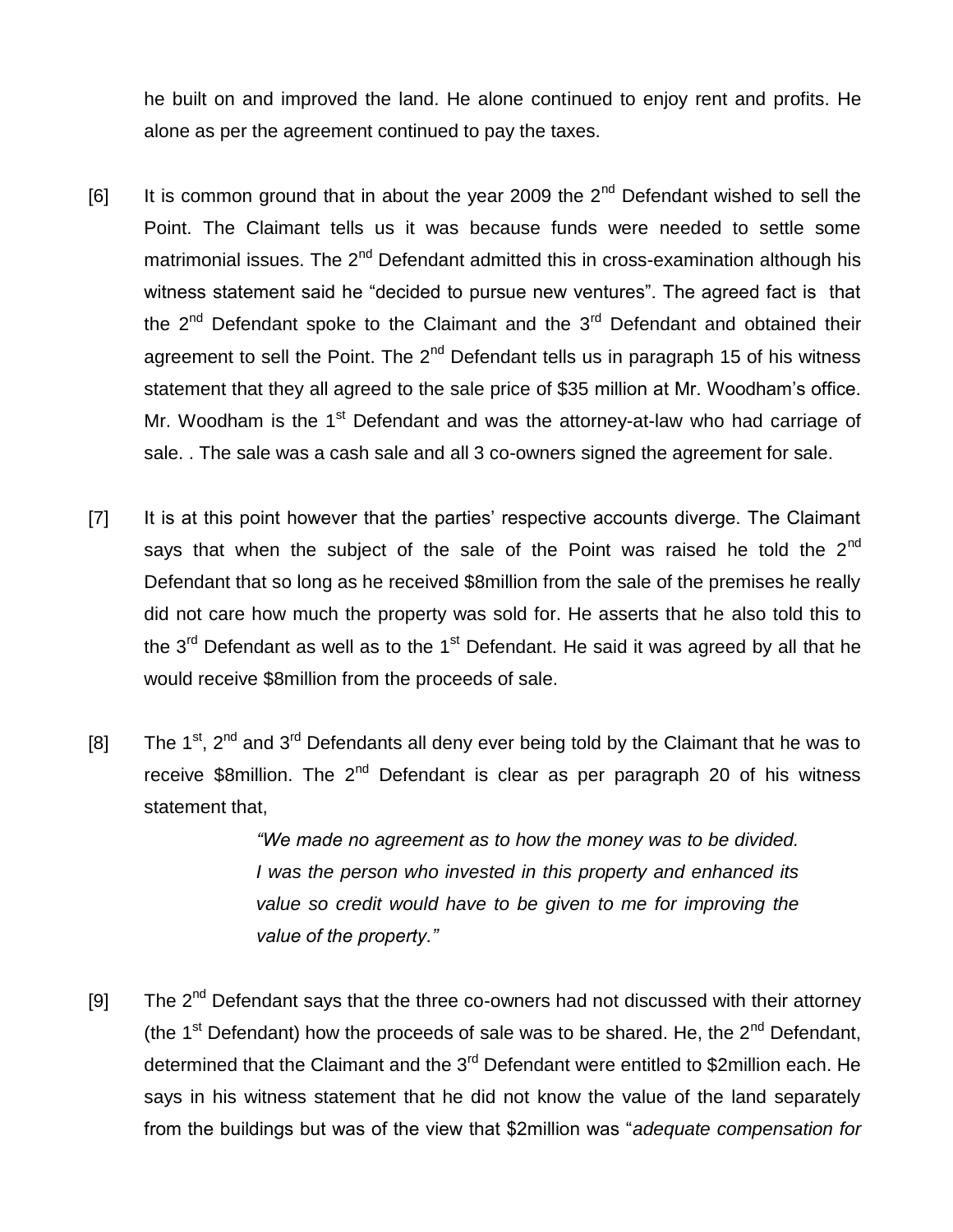*the interests of Headley Weir and Lloyd Thompson*". In the face of rather skilful cross-examination it became clear that the  $2<sup>nd</sup>$  Defendant had arbitrarily selected the amount of \$2 million.

- [10] The  $1<sup>st</sup>$  Defendant was also subjected to a patient cross-examination. This revealed that his final statement of account for the transaction was in several respects erroneous. This perhaps is not surprising as Mr. Woodham admitted that his area of practice is the criminal law and he does not do many conveyances.By the time his cross-examintion ended **Exhibit 4** had to be adjusted to reflect the net proceeds of sale as \$31,929,150.00. This means that 1/3 of the net proceeds is \$10,643,050.00.
- [11] This was not the only troubling feature of the  $1<sup>st</sup>$  Defendant's evidence. When crossexamined he admitted to making an offer to settle to the Claimant's attorneys,

*"Q: This was on Mr. Brandon's instructions? A: I took it on myself to do it"*

When however his letter dated 12<sup>th</sup> May 2011 was put in evidence as **Exhibit 5**, it clearly stated,

> *"We have had extensive discussions with Mr. Brandon on the matter of payment to your client and based upon his instructions your client contributed \$30,000 to the purchase of the land. Based upon this premise he instructs that he is prepared to pay your client \$3,888,888 as his share."*

[12] When faced with that document Mr. Woodham stated,

*"I took it upon myself. He was not aware of the sum but as to making a settlement he agreed."*

This is of course most extraordinary coming from an attorney-at-law, moreso one with Mr. Woodham's years of experience. More was to come however because, when questioned on the basis on which he arrived at 1/3 of the land's value being \$3,888,888.00 (which was the offer made), Mr. Woodham could not provide an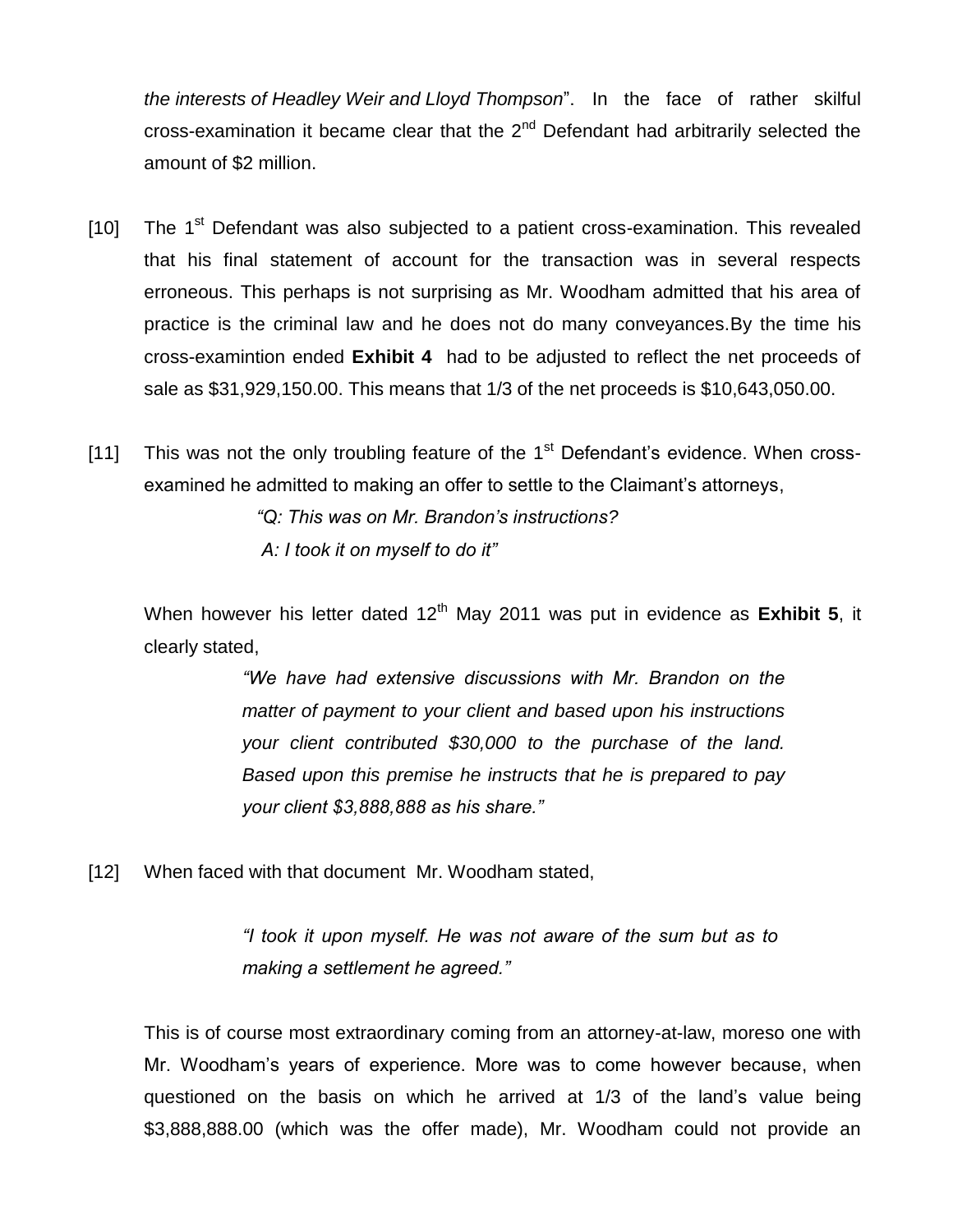explanation. Indeed he said that he had received no expert advice in that regard; and yet this attorney, who admitted that all 3 gentlemen, the Claimant, the 2<sup>nd</sup> and 3<sup>rd</sup> Defendants were his clients, also admitted that he retained \$6million in his possession as,

## *"In my consideration it should be about what Mr. Weir should get"*

The final blow to Mr. Woodham's credibility came with his admission to counsel that \$35 million when divided by 3 came to \$11,666,666, this was the amount reflected as the value of the land in the letter he wrote. Mr. Woodham, attempted to deny ever taking instructions from the Claimant and stated that all communication was through the 2<sup>nd</sup> Defendant. He however recanted and admitted having telephone contact in addition to a meeting with the Claimant in connection with the sale.

- [13] It is important to note also that, although the three Defendants signed witness statements which averred that Mr. Thompson, the 3<sup>rd</sup> Defendant, also received \$2million, they all reversed themselves on this. In fact and as admitted by the  $2^{nd}$  and 3<sup>rd</sup> Defendants, Mr. Thompson had sold his 1/3 share to the 2<sup>nd</sup> Defendant in or about 1993. The price then was 1.5 million. The Claimant be it noted was unaware of this. The 3<sup>rd</sup> Defendant therefore received no part of the proceeds of sale.
- [14] The Claimant has filed a claim for:
	- 1. A declaration that he is entitled to the sum of 8 million dollars or alternatively 1/3 of the net proceeds of the sale of property known as The Point.

At the commencement of the trial, I allowed an amendment to claim damages. This was only fair as it is manifest that this was the intent of the pleader. The claim to interest for example made no sense without it. On the subject of pleading I should say that it is preferable that the cause of action relied upon is clearly stated. Pleading in my view should not read like an affidavit which only states a chronology of occurrences.

- [15] My findings of fact on the disputed areas are that:
	- a) The Claimant did advise the  $2<sup>nd</sup>$  Defendant, who agreed, that after the property was sold the Claimant would be given \$8 million.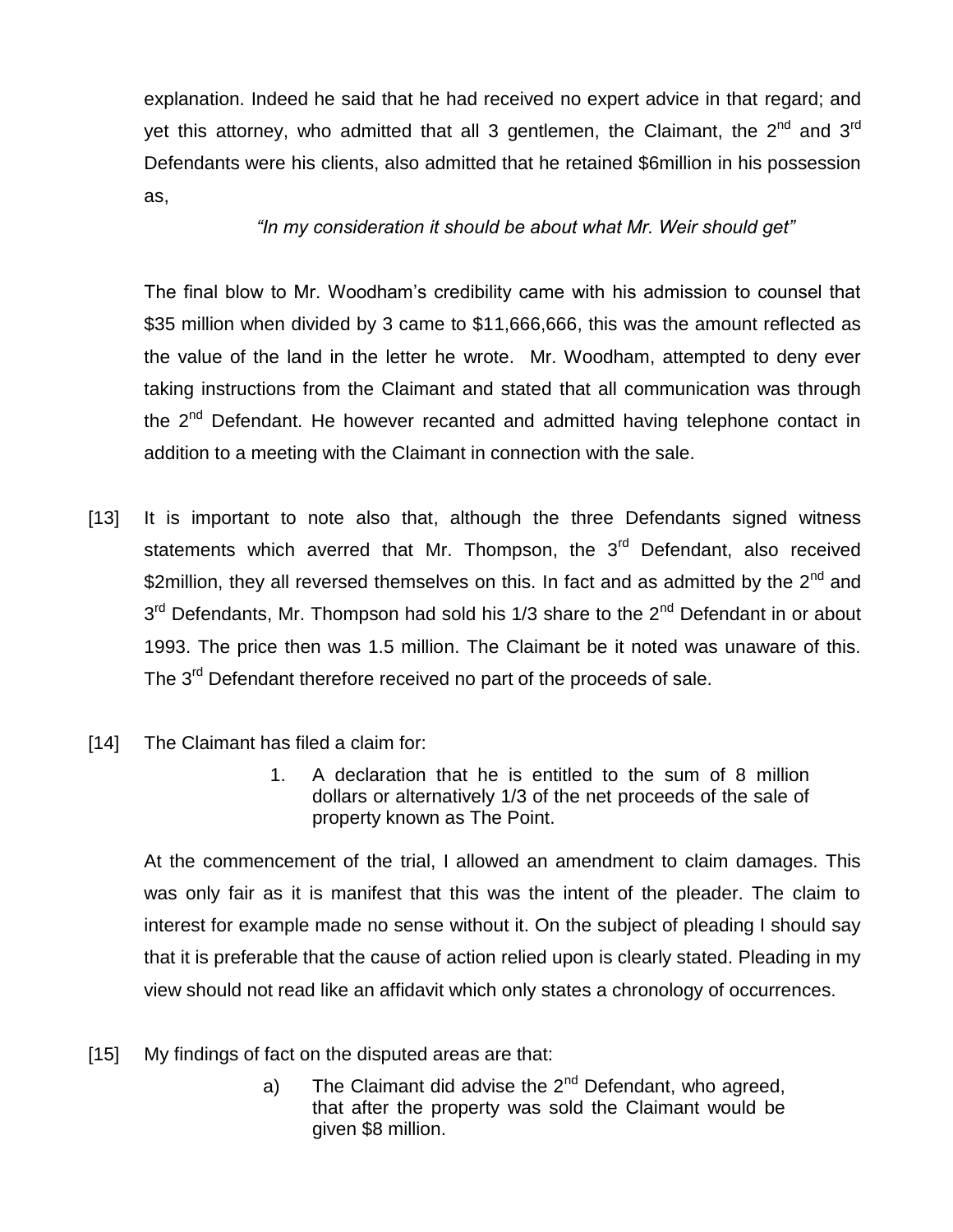b) The Claimant and the  $2^{nd}$  Defendant informed the 1<sup>st</sup> Defendant of this at the time of their meeting in his office.

I did not regard the  $1<sup>st</sup>$  and  $2<sup>nd</sup>$  Defendants as truthful witnesses. The  $2<sup>nd</sup>$  Defendant's love of money resulted in him not honouring that agreement.

- [18] The Defendants' counsel contends by way of Defence that as a matter of law the Claimant is not entitled to the sum of \$8million or to 1/3 of the net proceeds of sale. He says firstly this is because the Claimant's interest was extinguished by operation of the Limitation of Actions Act. He relied on **Wills v Wills Privy Council Appeal No. 50 of 2002u, Paradise Beach and Transportation Co Ltd v Price Robinson [1968] AC 1072, JA Pye (Oxford) Oxford Ltd. v Graham [2003] AC 419** and other cases. This defence fails however because in the first place the Limitation of Actions Act was not pleaded by the Defendants. In any event there is no basis on which this court could find that the  $2<sup>nd</sup>$  Defendant was in possession as the sole owner. All the evidence points to his regarding his fellow joint owners as beneficially entitled . He obtained their consent to invest and build on the property. He did this with their agreement. He consulted with them prior to sale and finally, he tendered an amount which he thought was representative of the Claimant's interest. At all times therefore he acknowledged his co-owners' interest and clearly did not see that as having been extinguished. While in possession he did not have the requisite intent. This limb of the Defence therefore fails.
- [19] The Defendants' second limb is that as a matter of law one co-owner cannot recover the value where that has been the result of the expenditure and sacrifice of the other co-owner. For this rather intriguing submission counsel sought support in the following authorities: **Leigh v Dickinson[1881-85] AllER Rep 1099, Re Pavlou (a bankrupt) [1993] 3 AllER 955, Swan v Swan 146 ER 1281 and Ravi Vajpeyi v Shuaib Yijsaf [2003] EWHC 2339 (Ch).**
- [20] In her reply to this submission counsel for the Claimant said firstly that the  $1<sup>st</sup>$ Defendant has no counterclaim for an account or for partition or for a claim to adjust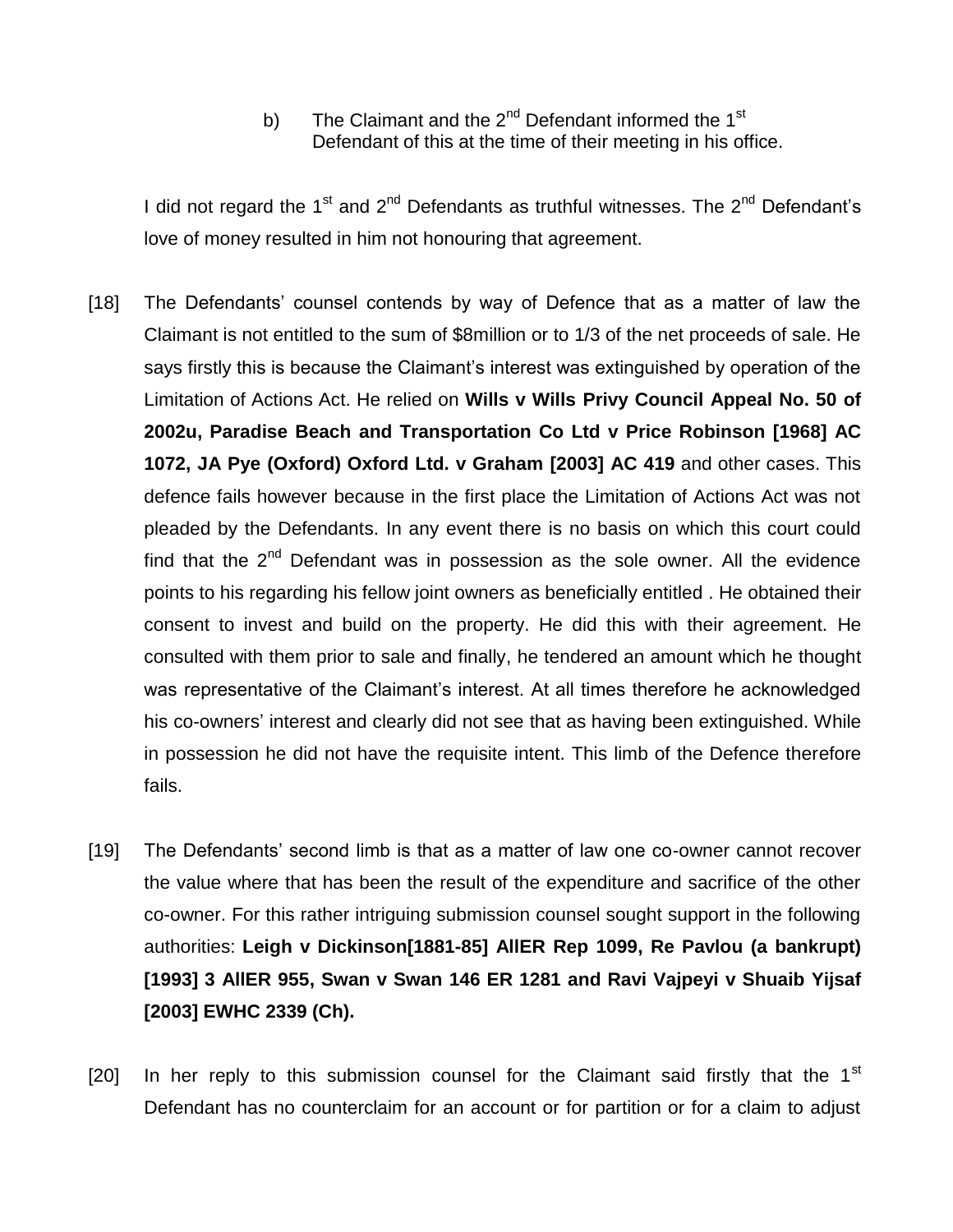the share in the property. Further she submits that this court has no jurisdiction to make such property adjustments in the absence of an application for Partition or in the absence of an agreement. She relied upon **Teasdale v Sanderson (1864) 55ER476, Leigh v Dickenson (cited above) and Squire v Rogers (1979) 39 FLR 106 (Australia)** among other cases.

- [21] After careful consideration I find that the Defendants' second submission also fails. On the facts of this case the title indicates ownership is in equal shares. Furthermore the owners agreed to allow the  $2^{nd}$  Defendant to improve the property, the quid pro quo was that he would retain all rent and profits earned but he would pay all taxes. Upon their agreeing to sell the land, it was agreed that the Claimant would receive \$8 million. This was his condition to agreeing to the sale. He allowed the  $2<sup>nd</sup>$  Defendant to keep anything over and above that amount. The cases relied upon by the Defendants' counsel have no application to this situation. They relate to applications for partition, where accounts of rent and profits are being sought. In such circumstances, a court of equity will allow contributions and improvements to be set off against rent, profit and such the like.
- [22] The submission I find fails for another reason also. In **Leigh v Dickenson (cited above)** the Master of the Rolls, Lord Brett, stated,

*"Suppose a case where one tenant in common wishes to repair a house, and the other does not, no action at law and no suit in equity will lie to recover a contribution for the cost of the repairs, although all the tenants are necessarily benefitted. I have looked into the titles, Account Contribution and Action upon the case in the Digests; and it is not a little singular that no remedy for any of these inconveniences attending a tenancy in common can be found except that of partition. Tenancy in common is a tenure of an inconvenient nature and it is unfit for persons who cannot agree amongst themselves; but the evils attaching to it can be dealt with only in a suit for partition or sale, in which the rights of the various owners can properly be adjusted."*

As I have said here the owners did agree but in the end, the  $2<sup>nd</sup>$  Defendant did not wish to carry out that agreement and felt his co-owner was getting too much, the love of money I suppose.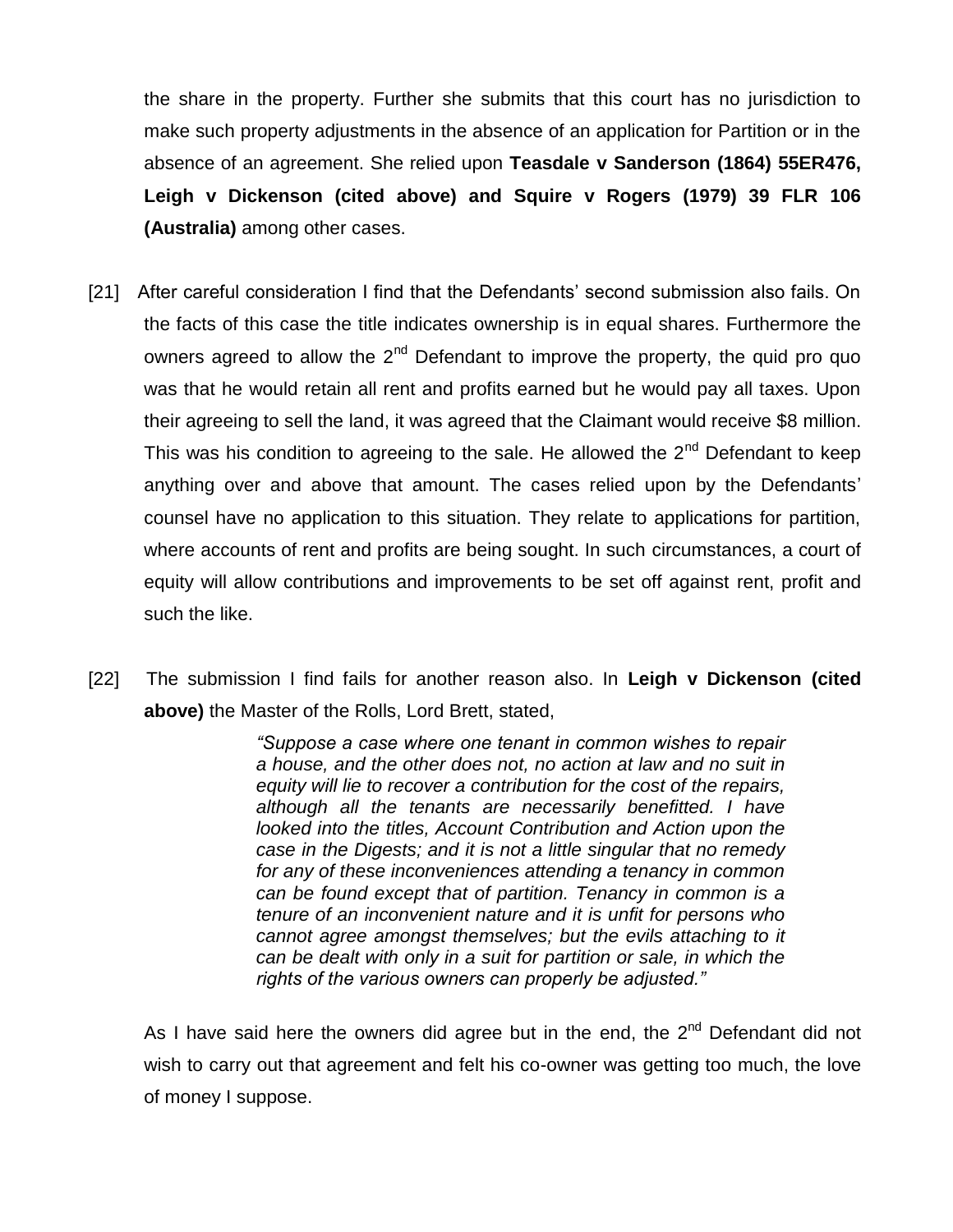- [23] In this case there is no action for Partition or Sale. This is because all are aware that the entitlement of each party is to 1/3 of the property and all agreed to sell. The principle stated in **Squire v Rogers (cited above)** is therefore not applicable where there is agreement.
- [24] The Defendants have in any event not placed before the court any evidence as to the dollar value of improvements or the relationship between those improvements and the change in the value of the land. Information deemed necessary in the last mentioned case before a court of equity can on Partition make the necessary adjustment. The Defendants, I believe, failed to take into account the fact that where you knowingly improve the property of another that other is entitled to the improvement. In this case there was no inducement to the  $2<sup>nd</sup>$  Defendant, neither was there misrepresentation or fraud. He was allowed, having done the improvement, to retain rent and receipts. At all material times he knew his co-owners were each entitled to a 1/3 interest in the entirety. The Defence therefore fails.
- [25] For the reasons stated above, I grant the following Declaration, Orders and Directions:
	- 1. I Declare that the Claimant is entitled to the sum of \$8 million being that portion of the net proceeds of sale which the  $2<sup>nd</sup>$  Defendant agreed ought to be allowed to him in respect of his 1/3 interest in the land referred to as "The Point" registered at Volume 1436 Folio 918 of the Register Book of Titles.
	- 2. The  $1<sup>st</sup>$  Defendant is an officer of this court and in exercise of my supervisory jurisdiction over officers of the court I direct that he forthwith pay to the Claimant or the Claimant's attorneys-at-law the entire balance of the net proceeds of sale remaining in his possession, which on the evidence amounts to \$4 million, along with the interest earned thereon from the  $24<sup>th</sup>$  February 2011 to the date of payment. As to which a full statement of account is to be rendered.
	- 3. I award Damages against the  $2^{nd}$  Defendant assessed at \$4 million (being \$8 million the sum agreed less the \$4 million held by the  $1<sup>st</sup>$ Defendant to the account of the Claimant).